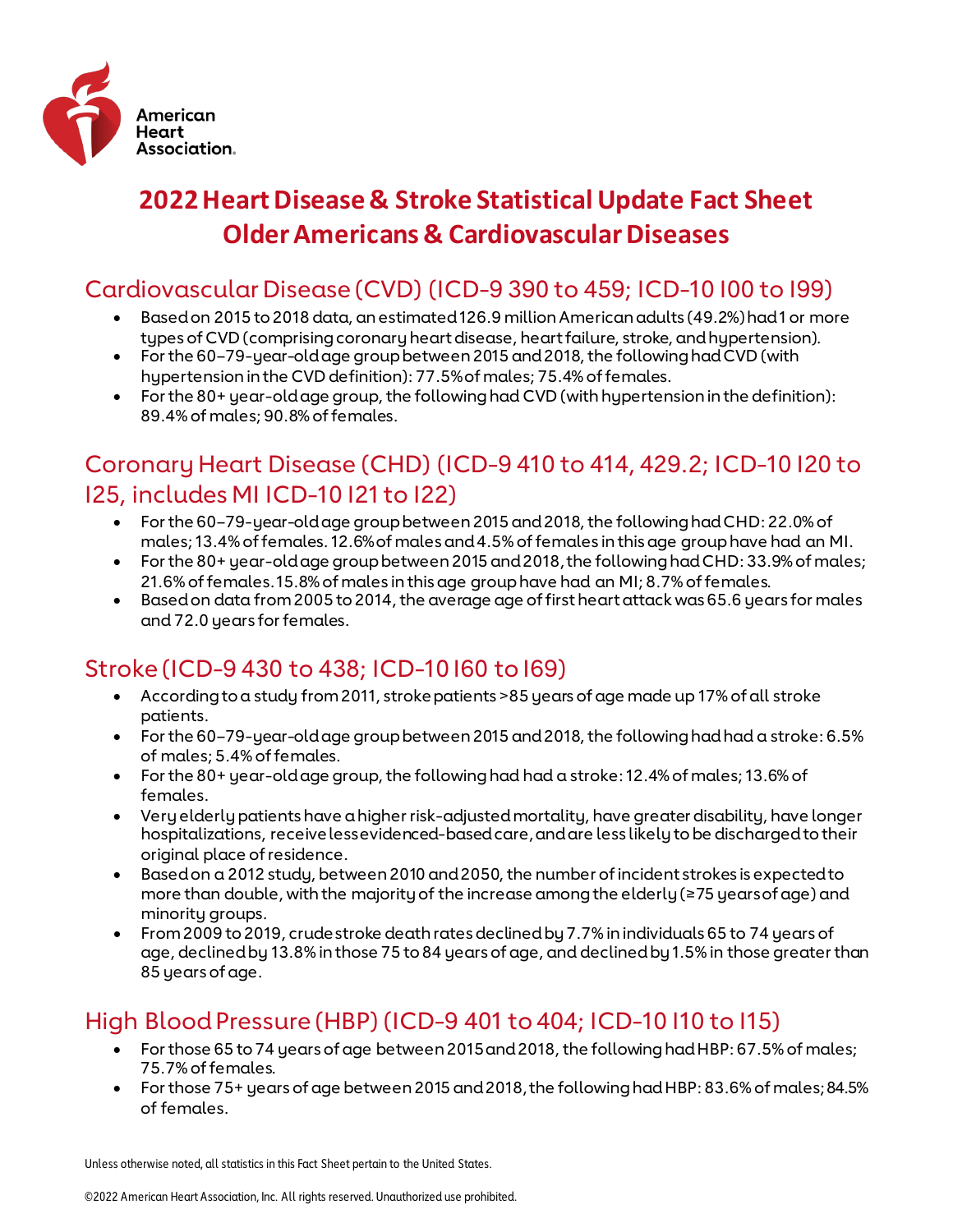## High Blood Pressure (HBP) (ICD-9 401 to 404; ICD-10 I10 to I15) (continued)

• According to 2015 to 2018 data, awareness, treatment, and control of hypertension were higher at older ages. Hypertension control was higher in US adults 40 to 59 years of age with hypertension (19.5%) and those ≥60 years of age (28.9%) than in their counterparts 20 to 39 years of age (6.9%)

## Heart Failure (HF) (ICD-9 428, ICD-10 I50)

- According to data from 2015 to 2018, for the 60-79-years of age group, the following had heart failure: 7.5% of males; 3.9% of females.
- According to data from 2015 to 2018, for the 80-years of age and older group, the following had heart failure: 9.5% of males; 11.0% of females.
- In a study published in 2013, data from the NHLBI-sponsored Chicago Heart Association Detection Project in Industry, Atherosclerosis Risk in Communities Study, and Cardiovascular Health Study indicated that: — HF incidence approached 21 per 1,000 population after 65 years of age. — Overall, at 45 years of age through 95 years of age, lifetime risks for HF range from 20% to 45%.

## Atrial Fibrillation (AF) and Atrial Flutter

• Among Medicare patients ≥65 years of age, diagnosed from 1993 to 2007, the prevalence of AF increased ≈5% per year, from ≈41.1 per 1000 beneficiaries to 85.5 per 1000 beneficiaries.

### Medical Procedures

- In 2014, about 50% of the percutaneous coronary intervention (PCI) procedures were performed on people ≥65 years of age.
- In 2020, 59.9% of heart transplant recipients were 50 years of age and older.

### Costs

• Total direct and indirect annual costs for CVD and stroke in 2017 to 2018 were \$154.7 billion for patients 65 years of age and older; about 41% of total CVD and stroke costs.